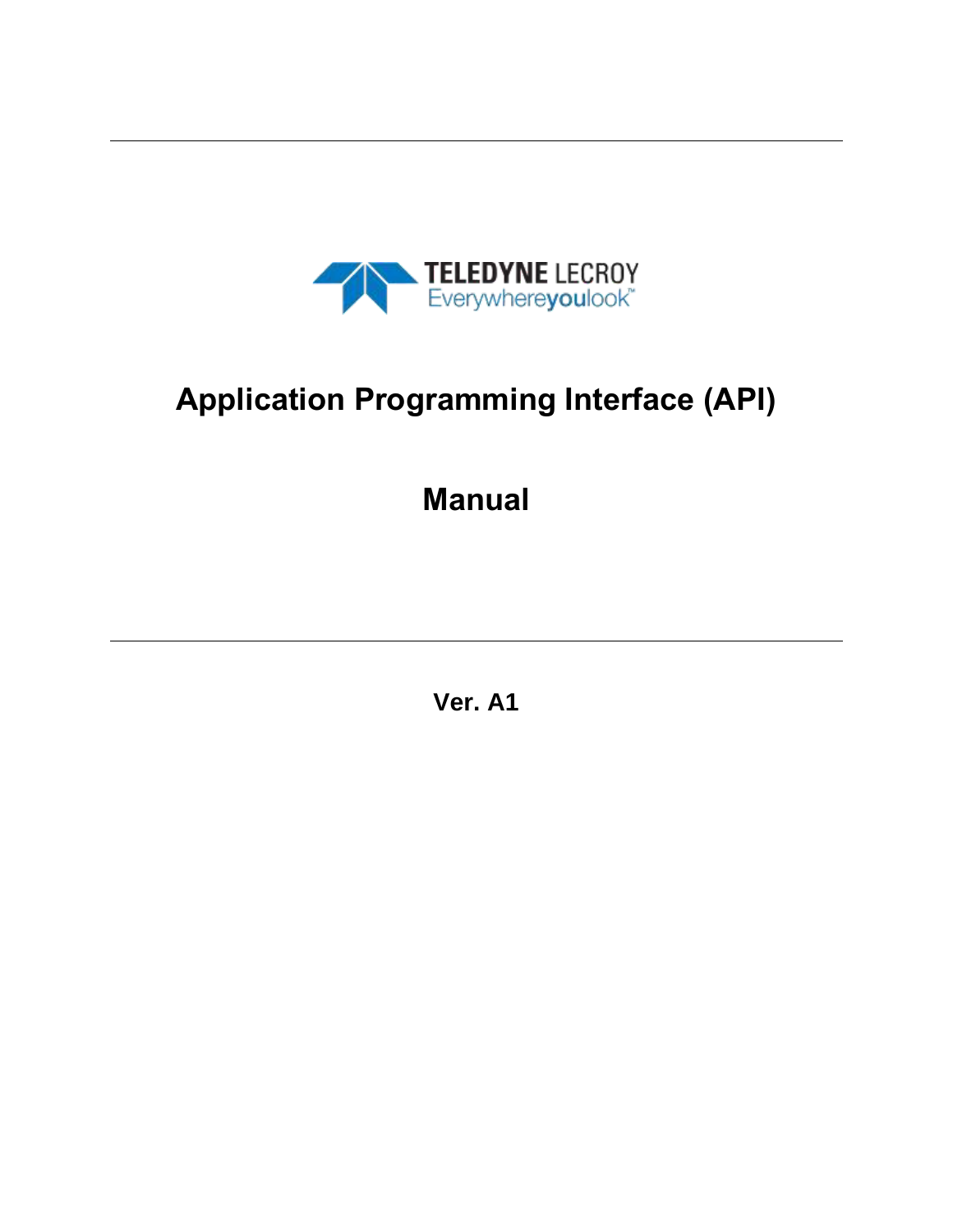## **Application Programming Interface (API)**

#### **Accessing the API Package**

The API now supports the full suite of DSC 1.4 Source Compliance Testing. Detailed information about the API can be found by downloading the **Application Programming Interface (API)** package listed under **Optional Packages** at https://quantumdata.com/downloads.html.

|                       | Official Release (updated October 17, 2021):         |               |
|-----------------------|------------------------------------------------------|---------------|
|                       | <b>Required Files:</b>                               |               |
|                       | <b>Advanced Test System Manager 6.40</b>             |               |
|                       | <b>Instrument Firmware: ATP-64 Release 6.40</b>      | Release Notes |
|                       | Important: Please read the Release Notes.            |               |
|                       | <b>Optional Packages:</b>                            |               |
|                       | <b>HDMI Sink Compliance Test Package</b>             |               |
|                       | <b>HDMI HDCP 2.2 Sink Compliance Package</b>         |               |
|                       | <b>HDR Lab Test Images</b>                           |               |
|                       | <b>Application Programming Interface (API)</b>       |               |
|                       | <b>HDMI Dolby Compressed Audio Files</b>             |               |
|                       | <b>HDMI DSC Sink CT Test Images</b>                  |               |
| <b>A/V Sync Files</b> |                                                      |               |
|                       | <b>Video Protocol Suite Graphical User Interface</b> |               |

Upon download and extracting the zipped files, ensure that you replace your current instance of the tlqd.py file containing the API classes/methods, found in the folder indicated below.

| « Downloads > atp-api-R6.40 > ATP_API > lib | $\checkmark$        | Search lib     |             |
|---------------------------------------------|---------------------|----------------|-------------|
| ∧<br>Name                                   | Date modified       | <b>Type</b>    | <b>Size</b> |
| $\Box$ tlgd.py                              | 12/14/2021 11:48 AM | <b>PY File</b> | 302 KB      |

Upon download and extracting the zipped files, navigate to Index.html for a full reference and procedures for Installation and Programming using the Python API.

| « atp-api-R6.40 > ATP_API > docs  |                     | $\checkmark$   |  |                      | Search docs |      |
|-----------------------------------|---------------------|----------------|--|----------------------|-------------|------|
| Name                              | Date modified       | Type           |  |                      | <b>Size</b> |      |
| html                              | 12/14/2021 11:49 AM | File folder    |  |                      |             |      |
| $\circledcirc$<br>doxygen_sqlite3 | 12/14/2021 11:48 AM | Data Base File |  |                      | 374 KB      |      |
| index                             | 12/14/2021 11:48 AM |                |  | Chrome HTML Document |             | 1 KB |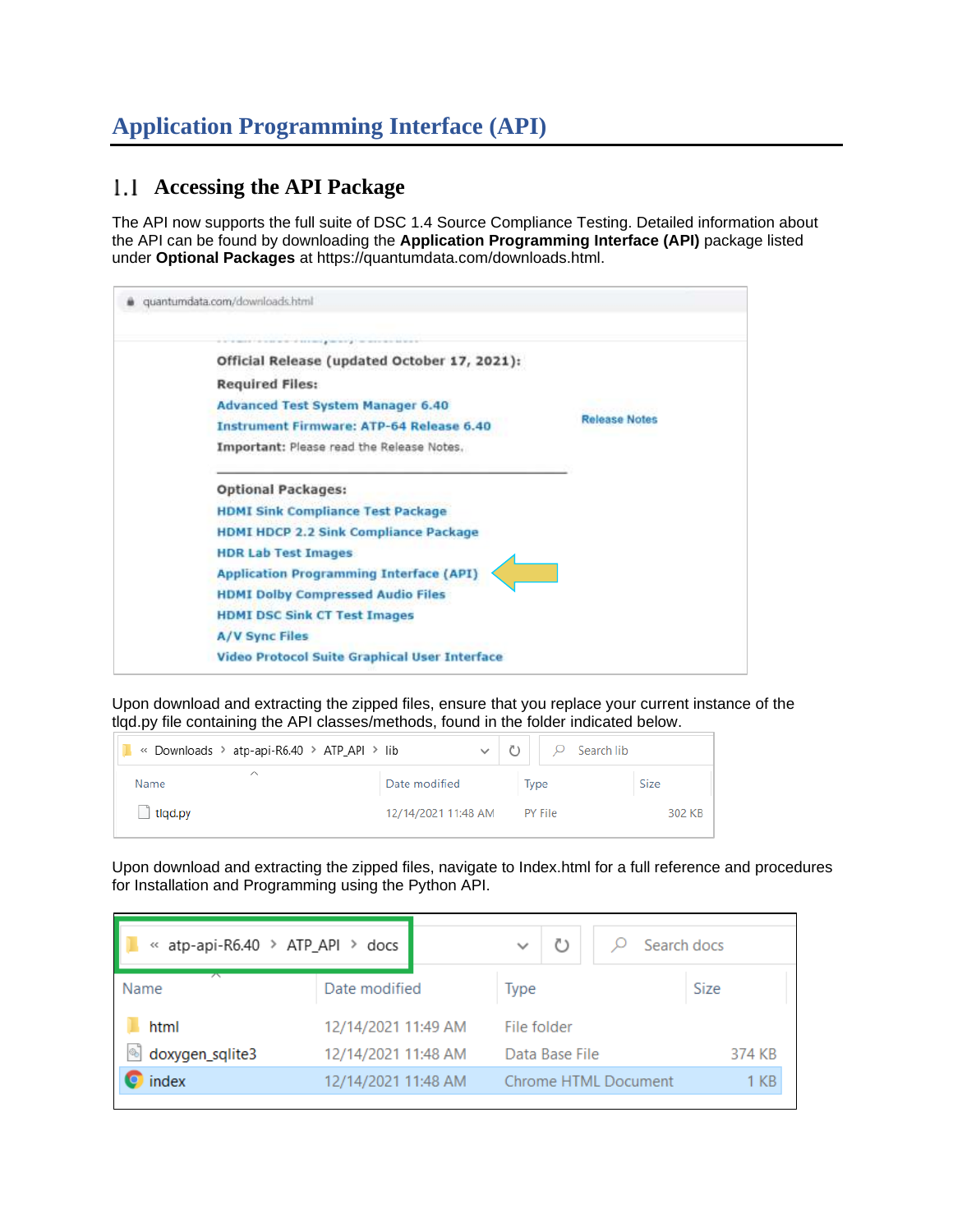### **Available API Programming**

There are a number of APIs available to control testing without using the GUI. Refer to the table below for a listing and brief description of each API.

| <b>Navigator Sidebar</b>             |                                                                                                                                                                                                                                                                                                                              |  |  |  |
|--------------------------------------|------------------------------------------------------------------------------------------------------------------------------------------------------------------------------------------------------------------------------------------------------------------------------------------------------------------------------|--|--|--|
| <b>API</b>                           | Description                                                                                                                                                                                                                                                                                                                  |  |  |  |
| <b>Instrument Control</b>            |                                                                                                                                                                                                                                                                                                                              |  |  |  |
| <b>HDMI</b> Source<br>Control        | The API allows a quantumdata instrument user to control the HDMI Source without the GUI                                                                                                                                                                                                                                      |  |  |  |
| <b>HDMI Sink Control</b>             | The API allows a quantumdata instrument user to control the HDMI Sink without the GUI                                                                                                                                                                                                                                        |  |  |  |
| <b>DisplayPort</b><br>Source Control | The API allows a quantumdata instrument user to control the DisplayPort Source without<br>the GUI.                                                                                                                                                                                                                           |  |  |  |
| DisplayPort Sink<br>Control          | The API allows a quantumdata instrument user to control the DisplayPort Sink without the<br>GUI.                                                                                                                                                                                                                             |  |  |  |
| <b>Device Testing</b>                | - The GUI was designed to step a user through each test. The API was designed to control<br>every test and iteration so that the programmer decides which tests and iterations to run,<br>in the order of their choosing.<br>- There is no need to provide a CDF file when using the API with FRL source tests.              |  |  |  |
| <b>HDMI</b> Source<br><b>Tests</b>   | The API allows a quantumdata instrument user to run HDMI Source tests without the GUI.                                                                                                                                                                                                                                       |  |  |  |
| <b>FRL Source Tests</b>              | The API allows a quantumdata instrument user to run FRL Source Tests without the GUI.                                                                                                                                                                                                                                        |  |  |  |
| <b>DSC Source Tests</b>              | The API allows a quantumdata instrument user to run DSC Source Tests without the GUI.                                                                                                                                                                                                                                        |  |  |  |
| eARC Source Tests                    | The API allows a quantumdata instrument user to run eARC Source tests without the GUI.                                                                                                                                                                                                                                       |  |  |  |
| eARC Sink Tests                      | The API allows a quantumdata instrument user to run eARC Sink tests without the GUI.                                                                                                                                                                                                                                         |  |  |  |
| <b>HDMI Sink Tests</b>               | The API allows a quantumdata instrument user to run HDMI Sink tests without the GUI.<br>There is not a requirement to provide a CDF file when using the API with HDMI sink tests,<br>but it may be provided for convenience. Many test iterations allow the programmer to<br>specify attributes, such as a VIC or bit-depth. |  |  |  |
| <b>FRL Sink Tests</b>                | The API allows a quantumdata instrument user to run FRL Sink tests without the GUI.<br>There is not a requirement to provide a CDF file when using the API with FRL sink tests, but it<br>may be provided for convenience. Many test iterations allow the programmer to specify<br>attributes, such as a VIC or bit-depth.   |  |  |  |
| <b>DSC Sink Tests</b>                | The API allows a quantumdata instrument user to run DSC Sink tests without the GUI.<br>There is not a requirement to provide a CDF file when using the API with DSC sink tests, but<br>it may be provided for convenience. Many test iterations allow the programmer to specify<br>attributes, such as a VIC or bit-depth.   |  |  |  |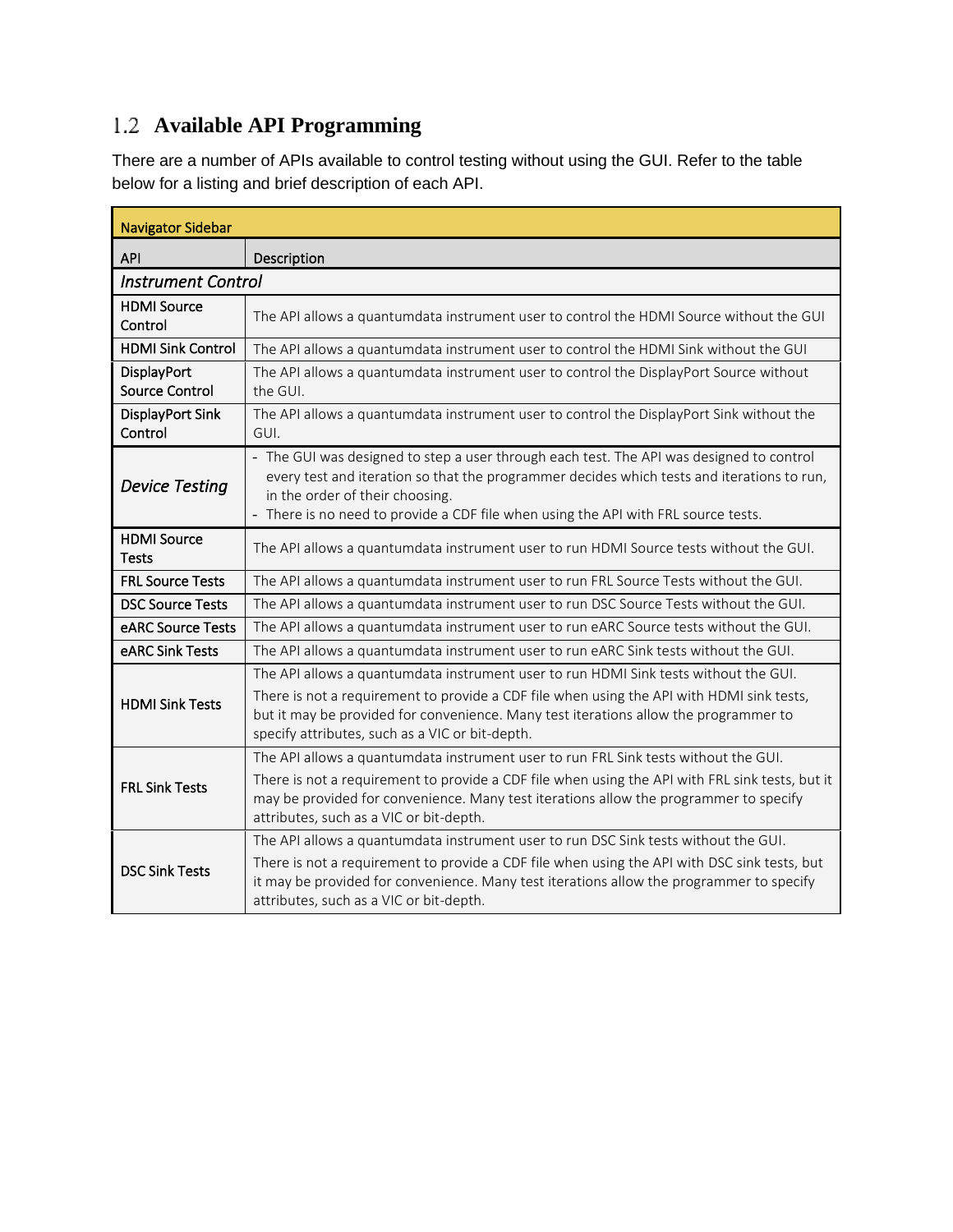#### **Sample API Code**

The API zip file that is downloadable from the Teledyne Lecroy website offers a number of python files with sample API code. Sample code is available for nearly every Control/Testing API supported.

Access the Sample API code by clicking the **Files** tab within the API index file accessed in Section 1.1.

| Teledyne LeCroy quantumdata instrument API<br><b>TELEDYNE LECROY</b> |                   |  |              |  |
|----------------------------------------------------------------------|-------------------|--|--------------|--|
| <b>Main Pace</b>                                                     | Everywhereyoulook |  | <b>Files</b> |  |
| File List                                                            |                   |  |              |  |

A list of download links containing the available sample python code files will be displayed under the File List tab, as shown below.

| Main Page<br>Namespaces                              | Classes<br>Files                                         |
|------------------------------------------------------|----------------------------------------------------------|
| File List                                            |                                                          |
| <b>File List</b>                                     |                                                          |
| Here is a list of all files with brief descriptions: |                                                          |
| examples                                             |                                                          |
| DpSinkControl.py                                     | Sample code for controlling a DisplayPort Sink           |
| DpSourceControl.py                                   | Sample code for controlling a DisplayPort Source         |
| DscSinkTests.py                                      | Sample code for running DSC Sink tests                   |
| DscSourceTests.py                                    | Sample code for running DSC Source tests                 |
| eArcSinkTests.py                                     | Sample code for running eARC Sink tests                  |
| eArcSourceTests.py                                   | Sample code for running eARC Source tests                |
| FriSinkTests.py                                      | Sample code for running FRL Sink tests                   |
| FriSourceTests.py                                    | Sample code for running FRL Source tests                 |
| <b>HdmiSinkAudio.py</b>                              | Sample code for using audio an HDMI Sink                 |
| HdmiSinkControl.py                                   | Sample code for controlling an HDMI Sink                 |
| <b>HdmiSinkTests.py</b>                              | Sample code for running HDMI Sink tests                  |
| HdmiSourceAudio.py                                   | Sample code for using audio on an HDMI Source            |
| HdmiSourceControl.py                                 | Sample code for controlling an HDMI Source               |
| HdmiSourceTests.py                                   | Sample code for running HDMI Source tests                |
| ⊟ lib                                                |                                                          |
| tlgd.py                                              | API library for a Teledyne LeCroy quantumdata instrument |